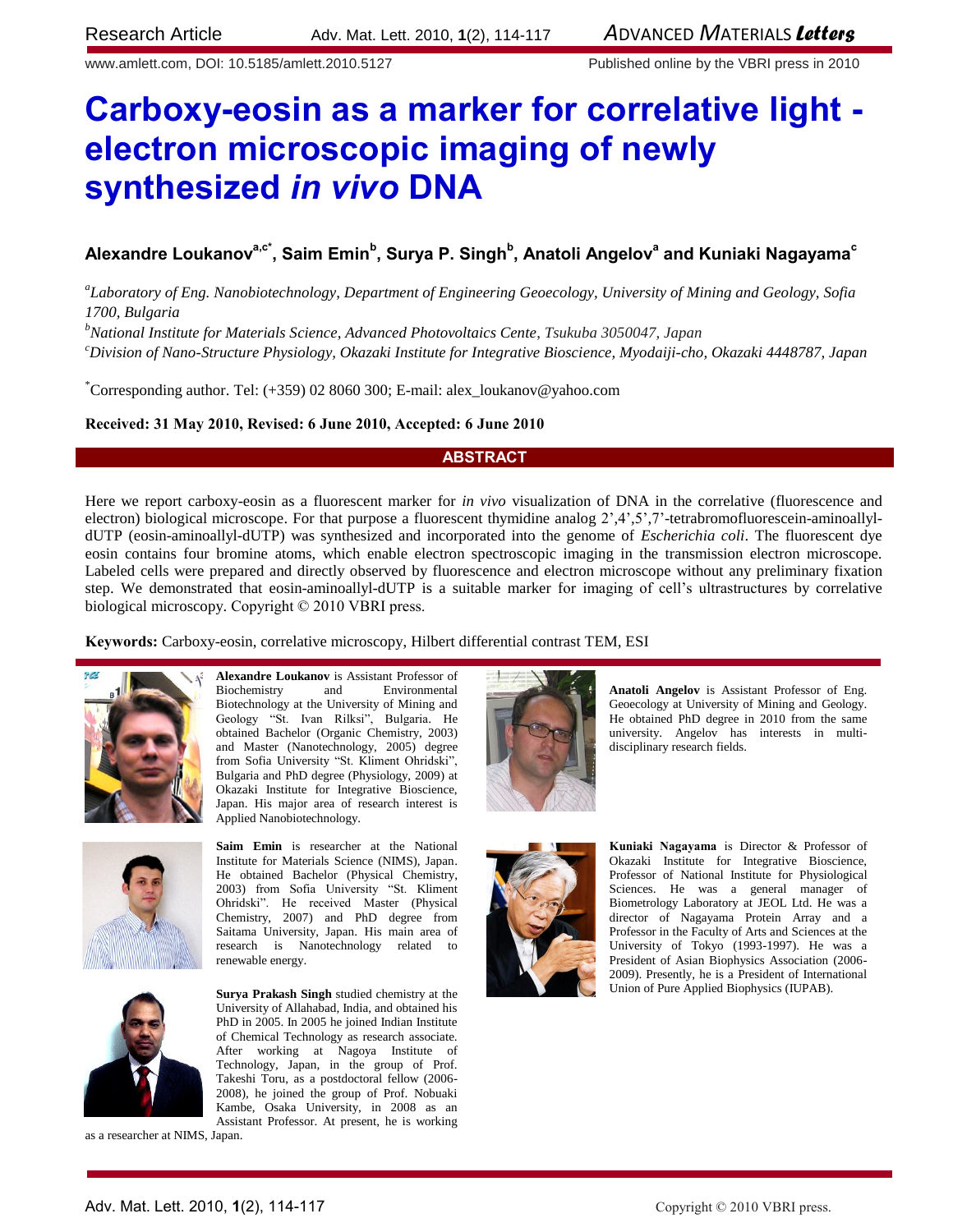## Research ArticleAdv. Mat. Lett. 2010, **1**(2), 114-117 *A*DVANCED *M*ATERIALS *Letters*

## **Introduction**

Electron spectroscopic imaging (ESI) is a powerful microscopic technique that provides a way to map and localizes cell's ultrastructures according to their chemical content. During the past two decades various intracellular studies have been performed by using ESI to visualize particular molecules or ultrastructures within living cells. For example, DNA visualization in yeast cells have been achieved by phosphoprus mapping (P), lipopeptides in limphocytes through fluorine (F) mapping, calcium (Ca) in mouse neurons, nuclear structure in cultured cells through carbon (C) and nitrogen (N) mapping and etc. [**1-5**]. In these studies internal elements intrinsically involved in the biomolecules are utilized to identify ultrastructure or localize biomolecules. Until now, almost no study has been applied ESI to identify and localize biomolecules in the living cells through elements artificially introduced from outside as fluorescent tags with non-invasive manner, which is subject of this report.

We synthesized and incorporated into cell genome the fluorescent marker 5-carboxyeosin (or 5-carboxy-2',4',5',7'-tetrabromofluorescein), which contains four atoms bromine. The bromine is a suitable element for ESI, because it has strong energy loss edge in the electron energy loss spectroscopy comparatively [**6**]. In order to achieve our goal the fluorescent dye is coupled to aminoallyl-dUTP. The obtained fluorescent derivative is a natural precursor of thymidine triphosphate. It is incorporated *in vivo* into DNA by endogenous enzyme DNA polymerase. The mechanism for recognizing and repairing of unnatural DNA residues do not prevent progress around the cell cycle [**7**]. In such way, we are able to observe and map newly synthesized eosin-labeled nucleic acid of E. coli by combination of ESI and fluorescence microscope (FM) techniques. The fluorescent strands or spots in the cell can be followed by FM. On other hand, the four heavy bromine atoms of the marker enhance the contrast of DNA in the electron microscope, and enable to visualize its natural shape in the cell by ESI.

### **Experimental**

 ${}^{1}H$  NMR analysis. The  ${}^{1}H$  NMR spectra were recorded in NaOD/D<sub>2</sub>O and DMSO-d6 solvents as indicated at 300 and 400 MHz. Chemical shifts are reported in ppm downfield from TMS  $(\delta)$ .

### *Materials*

For the synthesis of 5-carboxyeosin were used the reagents as follow: resorcinol, trimellitic anhydride, bromine, sodium hydroxide (all from Wako) and methanesulfonic acid (Aldrich). The coupling reagents and AminoallyldUTP were supplied from Molecular Probes, Invitrogen (A21664).

#### *Synthesis*

5-Carboxyeosin-aminoallyl-dUTP was prepared following the synthetic scheme as shown on **Fig. 1**. At stage *1* 4carboxyphtalic anhydride (10.0 g, 0.05 mol) was added to a solution of resorcinol (11.4 g, 0.26 mol) in 1 M methanesulfonic acid (100 ml, 1.5 mol). An air condenser was attached to the flask and the reaction was heated at 85 °C in an open vessel for 24 hours. [**8**] After cooling to room temperature the reaction mixture was poured into an ice bath yielding a precipitate. The precipitate was collected and dried in an oven at 200 °C. Later 22.2 g residue was recrystallized from MeOH-hexanes (2:1) to give 5-carboxyfluorescein methanesulfonic acid aduct. It was added to a solution of 4.3 M NaOH and the color changed to dark red. To the obtained solution conc. HCl was added dropwise. This step gave green precipitate of 5 carboxy fluorescein that was collected by filtration: <sup>1</sup>H NMR (300 MHz, NaOD/D<sub>2</sub>O): δ 6.56 (d, *J* = 2.47 Hz, 2H), 6.66 (dd, *J* = 2.21, 9.36 Hz, 2 H), 7.33 (d, *J* = 7.71 Hz, 1 H), 8.07 (dd, *J* = 1.65, 7.84 Hz, 1 H), 8.26 (d, *J* = 1.93 Hz, 1 H).



**Fig. 1.** Reaction scheme for synthesis of 5-carboxyeosin-aminoallyl-dUTP

5-Carboxyfluorescein (0.5 g, 1.33 mmol) was dissolved in a hot mixture of 6 ml (stage *2*) aq sodium hydroxide (4 mmol). At stage *3* bromine (2.7 g, 33.8 mmol) and 5 ml H2O were added into the 5-carboxyfluoresceine mixture. Addition of aq. NaOH into 5-carboxyfluoresceine solution leads to decolarization. After addition of glacial acetic acid (dropwise, 1.9 ml, 7.9 mmol) into 5-carboxyfluoresceine the reaction mixture was refluxed for 3 hours [**9**]. After cooling down 5-carboxy-eosin is crystallized:  $\overline{H}$  NMR  $(400 \text{ MHz}, \text{ DMSO-d}_6)$ :  $\delta = 10.23$  (s, 2 H), 8.40-8.29 (m, 3H), 7.53 (2dd, 2H).

To a solution of 5-carboxyeosine (0.1 g, 0.115 mmol) in anhydrous DMF (1.1 ml) was added 1-ethyl-3-(3 dimethylaminopropyl)-carbodiimide hydrochloride (EDAC, 0.027 g, 0.135 mmol) followed by *N*-hydroxysuccinimide (HOSu, 0.016 g, 0.135 mmol) [**10**]. The reaction was covered with foil (stage *4*), stirred under Ar and monitored by TLC (phase-reverse, 40 % CH3CN / 60 % H2O with 0.1 % formic acid). Aminoallyl-dUTP (Invitrogen) was dissolved in sodium borate buffer (1 ml, 0.1 M, pH 8.5) and 5-carboxyeosin-N-hydroxysuccinimide ester (3.2 mmol) was dissolved in amine-free DMF (100 ml). Both solutions were combined and the reaction mixture was kept at room temperature for 3h. The solution was filtrated and applied to a high load 16/10 Sepharose column. The labeled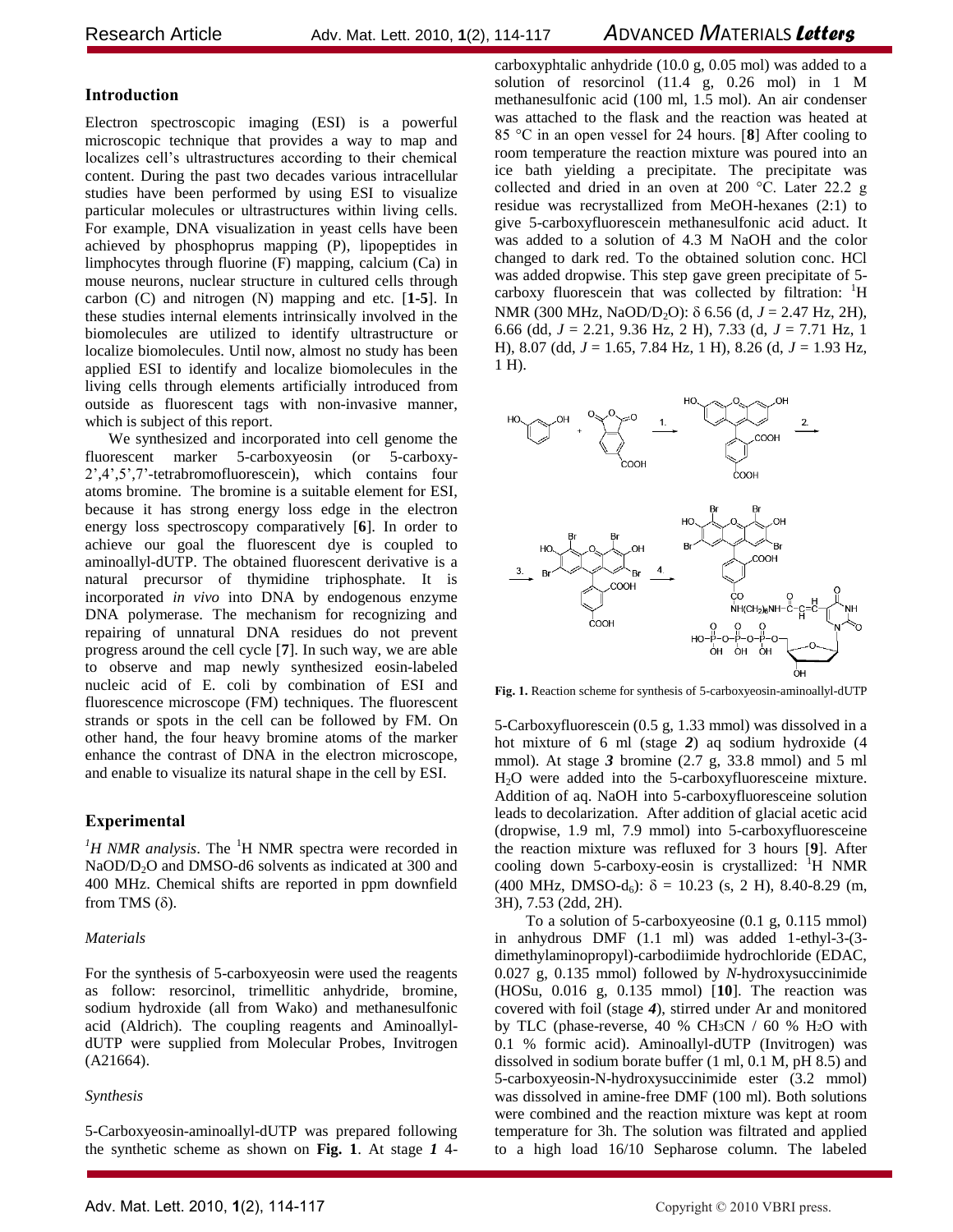triphosphate was purified using the following HPLC program: flow rate 4 ml/min; 0-5 min 100 % buffer A; 5-30 min increase of buffer B from 0 to 28 % (buffer A, 10 % CH<sub>3</sub>CN in H<sub>2</sub>O; and buffer b, 1.5 M LiCl in H<sub>2</sub>O). The product-containing fractions were combined and sodium phosphate buffer (1 ml, 20 mM, pH 7.2) was added. The buffer solution was concentrated and poured into aceton/ethanol 3:1. After centrifugation, the precipitate was washed and dried in a vacuum and redissolved in sodium phosphate buffer (20 mM, pH 7.2). The labeled triphosphate (1.5 mmol, 50 %) was kept in solution at -  $20^{\circ}$ °C.

Preparation of mediums: *Medium A* contains 5 ml M9 Medium,  $0.5\%$  glucose,  $0.4\%$  casamino acid,  $50\ \mu g/ml$ Trp, 10  $\mu$ g/ml thymine; *Medium B* contains M9 medium, 0.5 % glucose, 0.4 % casamino acid, 50  $\mu$ g/ml Trp and 10 g/ml 5-carboxyeosin-aminoallyl-dUTP. Medium C contains  $0.5 %$  glucose,  $0.4 %$  casamino acid and  $50 \mu g/ml$ Trp. Bacteria culture is inoculated into *Medium A* at 37 °C. At mid log phase  $100 \mu L$  cells were washed by Medium 9, repeat twice. Then the cells were suspended into Medium B, and incubated for at least 120 min. After incubation (10-60 min), thymine was added into the culture medium (500 g/ml, final concentration). The cells were observed directly in fluorescence and electron microscope without any preliminary fixation. Phase-contrast images were captured with a Hamamatsu-CCD attached to a Nikon Diaphot-200 microscope, fitted with a heated (Bioptech) 60xPlanApo objective and stage (Zeiss). High-resolution 300 kV transmission electron microscope (JEOL 3100FFC) equipped with EELS and phase plate was used for observation and ESI analysis.

### **Results and discussion**

#### *Incorporation of Eosin-aminoallyl-dUTP into the genome of Escherichia coli*

The *C*-5 position of the pyrimidine derivative aminoallyldUTP is not involved in Watson-Crick base-pairing and so interferes little with probe hybridization [**11**]. The aminoallyl linker between the fluorescent dye and the nucleotide is designed to reduce the fluorophore's interaction with enzymes or target binding sites. In addition this nucleotide contains 10 atoms spacer that further separates the dye from the base. The number in the product's name (eosin-10-aminoallyl-dUTP) indicates the number of the spacer atoms in the chain. Longer spacer typically results in brighter conjugates and increased accessibility for secondary detection reagents.

#### *Fluorescence microscopy analysis of cells labeled with 5- Carboxyeosin- aminoallyl-dUTP*

The fluorescent properties of 5-carboxyeosin ( $Ex/Em = 527$ ) / 556 in aqueous solution) enable to observe and study the shape of newly synthesized DNA in stained cells. As we could see on **Fig. 2** the stained divided cell is emitting red fluorescence color. However, the obtained daughter cells are continuing to divide, because their DNA are concentrated in the cell ends. This circumstance is an evidence for the nontoxicity of applied marker. It gives the

opportunity to study various kinds of intercellular physiological processes at low or high resolution level in combination with the electron microscope.



**Fig. 2**. Fluorescent micrograph of divided Escherichia coli stained with 5 carboxy-2',4',5',7'-tetrabromofluorescein. Scale bar =  $10 \mu m$ .



**Fig. 3.** HDC-TEM observation and electron spectroscopic imaging of E.coli. (a) High-contrast image of labeled with carboxy-eosin cell and (b) ESI and bromine elemental mapping of the same cell. Control experiment of unlabeled cell observed in (c) HDC-TEM mode and (d) ESI at the same condition. Scale bar =  $1 \mu m$ .

#### *HDC-TEM observation and high-resolution ESI analysis of stained Escherichia coli*

The stained bacteria were observed in Hilbert differential contrast transmission electron microscope (HDC-TEM) developed by Nagayama et al. (2008) [**12**] (*see* **Fig. 3a**). It enables visualization of many heretofore "invisible" substances, including those that are soft, fragile or hydrous. As it is seems the cell is surrounded by smooth cell walls. The energy filter (Gatan), which is installed in the TEM machine, allows recording electron energy loss spectra (EELS) of the observed specimen. Standard preliminary processing procedures were performed on each collected spectrum and bromine was identified in the cells by its